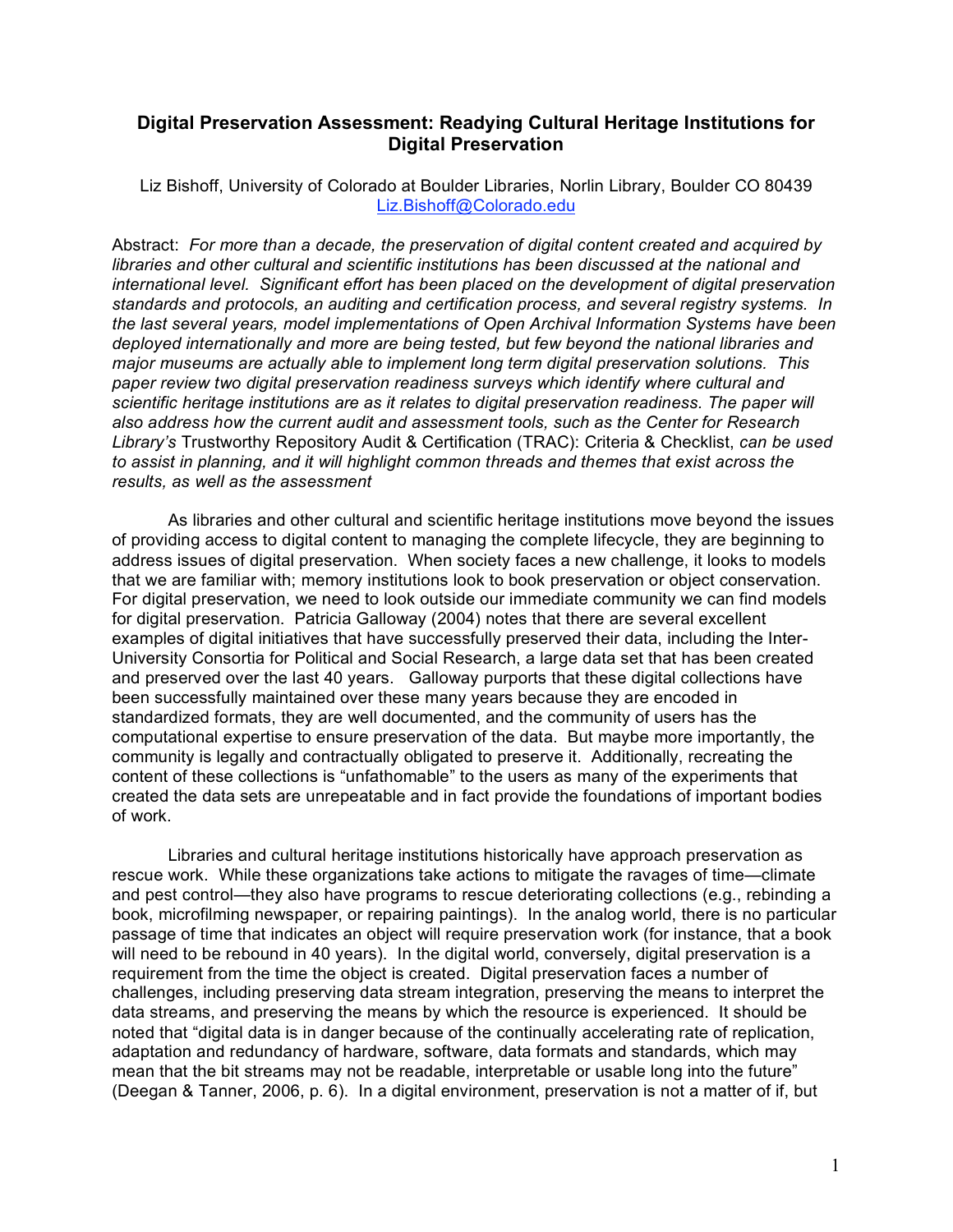when. In digitization, preservation is part of the digital lifecycle itself and the decisions regarding preservation are made at the point of the determination to add the resource into the collection.

Organizations must first consider processes and intentions for preservation early in the digital lifecycle to ensure longevity, reduce obsolescence and minimize deterioration of the original works due to repetitive efforts at reformatting. A second attribute of digital preservation is institutional commitment. Because digital preservation is an ongoing process rather than an event-driven process, digital preservation must become part of the organization's core mission with all the support that core mission implies. In today's economic climate, few institutions are making the financial commitment to support digital preservation. However, for more than a decade the foundation has been laid.

#### **Maturing of Digital Preservation?**

Digital library leaders have addressed the importance of preserving digital content since the early 1990s. The Task Force on Archiving of Digital Information (Commission on Preservation and Access, 1996) defined the problem of at-risk digital resources and identified the first solutions for establishing trusted digital repositories that would store, migrate and provide access to digital collections. Work has continued through the OCLC/RLG *Trusted Digital Repository: Attributes and Responsibilities* (2002) and the recently released *Trustworthy Repositories Audit & Certification: Criteria and Checklist* (2007)*.* Additional work has been done on preservation metadata and development of a global format registry. All of this work notwithstanding, institutions are still at the early stages of moving collections into a managed digital preservation environment. The most notable efforts are found in the preservation of ejournals and electronic dissertations and thesis. European national libraries (Royal National Library of the Netherlands' E-Depot) and U.S. academic and not-for-profit organizations (i.e., LOCKSS-based programs and Portico) have tested and implemented solutions for the preservation of e-journals. In their chapter, "Digital preservation projects: some brief case studies" (Deegan & Tanner, 2006, Chapter 9), Jasmine Kelley and Elisa Mason briefly describe national and university initiatives. The greatest number of initiatives (25 of the 60 discussed) fall within the category of web archiving, followed closely by initiatives that self-classify as digital preservation solutions, digital data archiving solutions, and solutions for the long-term preservation of digital records. At the same time, U.S. federal grant programs have begun requiring evidence of digital preservation. The Institute of Museum and Library Service's National Leadership Grant Application (2007) asks applicants to "describe plans for preserving and maintaining the digital material during and after the grant period. The plan should cover storage systems and media to be used, migration plans, maintenance responsibilities, and commitment of institutional funding support." (Institute of Museum and Library Services, 2006, p. 39). In 2006, the National Endowment for the Humanities introduced a new digital humanities program; preservation of digital content is one component of the project assessment.

At the institution-level, however, the majority of organizations still report that their primary preservation solutions have not moved beyond the copying of master images to CD/DVD, or the backing up of files to tape or another medium. Kenney & Buckley (2005) report that 84% of workshop respondents during the period of 2003-2005 indicated they were using CD or DVD for storage of their master files (and for the 2005 group of workshop respondents, it had dropped to 70%) (Kenney & Buckley, *RLG Digi-News*, August 15, 2005). Similarly, a 2005 web-based NEDCC survey found that removable magnetic media (CD/DVD) at 65%, and the storage of digital collections on networked hard drives at 78% remain the primary preservation solutions amongst respondents (Clareson, *RLG Digi-News*, February 15, 2006). Digital preservation solutions based on the *Reference Model for an Open Archival Information System*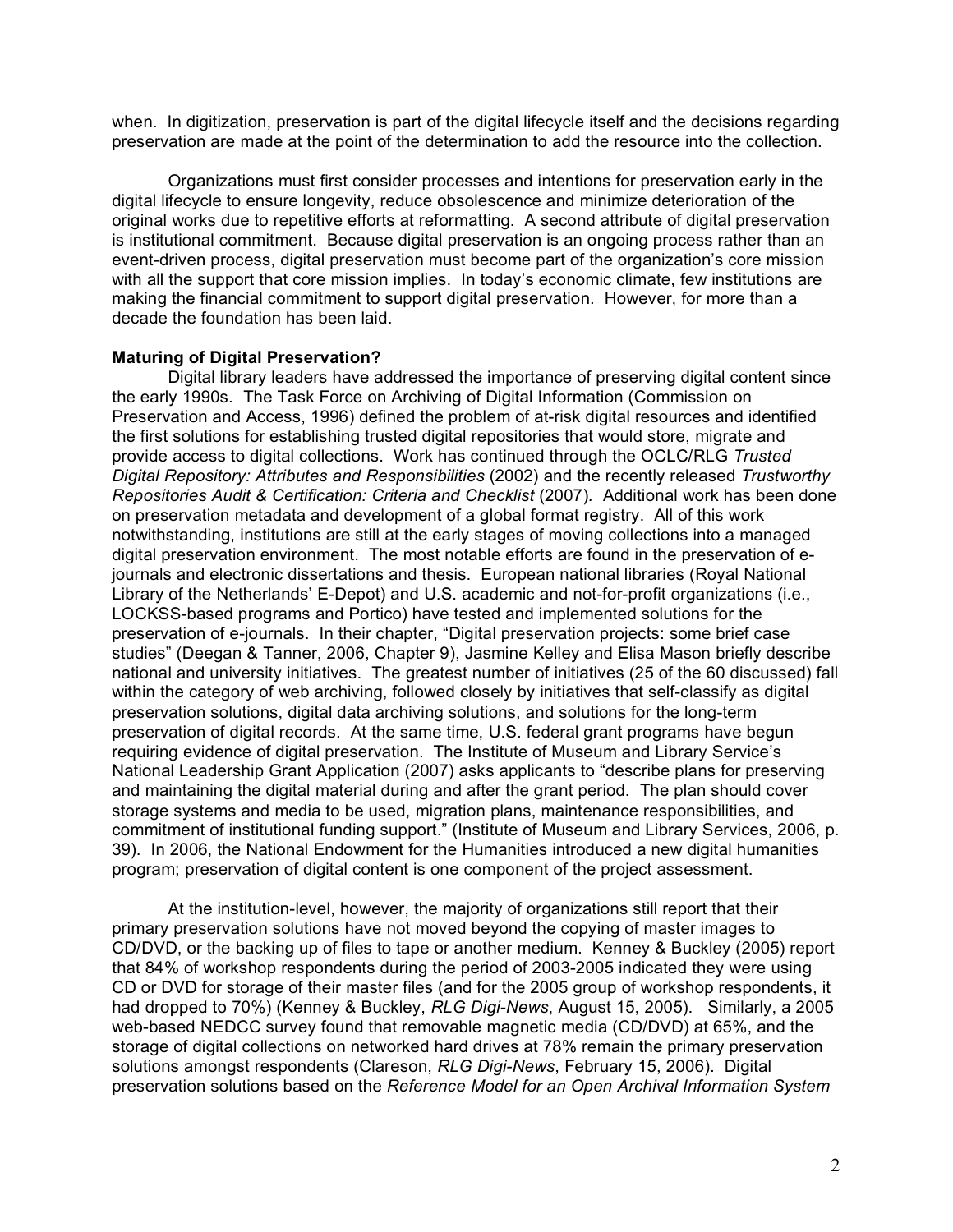(OAIS) (Consultative Committee for Space Data and Systems, 2002), either locallyimplemented or through an outsourced solution, have been adopted by few organizations.

So why are libraries and other cultural heritage organizations not moving toward the OAIS-based digital preservation solutions? There are several possible reasons to consider. The digital preservation advocate needs to make a persuasive argument for digital preservation to those in decision-making positions. Digital preservation requires one to present compelling benefits and solutions to a complex set of public policy issues for which not all solutions have yet been defined or fully established. There is a perception that the digital preservation standards and best practices are still evolving or emerging, which is true for some formats like moving images. However, there are established standards for text, photos, and many other formats. Indeed, more experience is required to develop best practices, so the emergence of best practices and strategies has been slow. Should one use dark archives, light archives, continuous-use archives, or a mixture of all three approaches? Lastly, we have the budgetary and financial issues. Models for cost -effective initial building of the digital repository are emerging and the long-term sustainability costs are still unknown.

Nothing demonstrates more clearly the confusion for decision makers than some of the conflicting information presented in the literature. While Lorna Hughes notes that "digitization should not be regarded as a viable preservation format" (Hughes, 2004), the Association for Research Libraries issued *Recognizing Digitization as a Preservation Reformatting Method "*…endorsing digitization as an accepted preservation reformatting option for a range of materials" (Arthur, et al., 2004). Practitioners need to recognize the contemporary environment and broaden their view on both the role of digital content to aid in the preservation of analog source material, and the need to preserve digital resources and to consider the broader role of digitization in preservation. As Abby Smith, formerly of the Council on Library and Information Resources notes, "As more and more [information/content] is born digital and a new generation of users grows up with digital as the default mode of delivery, resources that are not in digital form will be 'orphaned' over time because they are in 'obsolete' formats" (Deegan & Tanner, 2006).

Digital content has been created by libraries and cultural heritage institutions since the late 1980s. Initially, we had no standards for creation and reformatting of analog resources. Organizations began using community-based practice, which later evolved into established standards. In the digital preservation environment we have followed a similar pattern; however, we have borrowed from another community, capitalizing on the work of the Consultative Committee for Space Data Systems and their Open Archival Information System. Creating community-based best practice, however, comes from pioneers in the field. While originally we viewed solutions as mutually-exclusive alternatives—format migration vs. emulation vs. technology preservation—our current solutions include a variety of approaches based on the need of the digital object, the organizational mission, funding, and the audience served. Third, cultural heritage organizations must anticipate preserving digital objects in perpetuity, much like we preserve analog resources. With the constantly changing technological environment, the risk of digital objects becoming obsolete, and therefore unavailable, is high. Timing of software and hardware obsolescence is difficult if not impossible to predict and uncertainty increases with time. The fourth issue we face is determining the cost of digital preservation. "Costs of digital preservation are hard to calculate due to the lack of hands on data…and the lack of experience with digital preservation costs obstruct a complete picture" (Deegan & Tanner, 2006, p. 26). With less than a decade of experience with digital preservation, we do not have sufficient data to develop economic models. Present models provide different expenses and means of estimation, offering different standards for staffing, benefits, infrastructure, and indirect costs;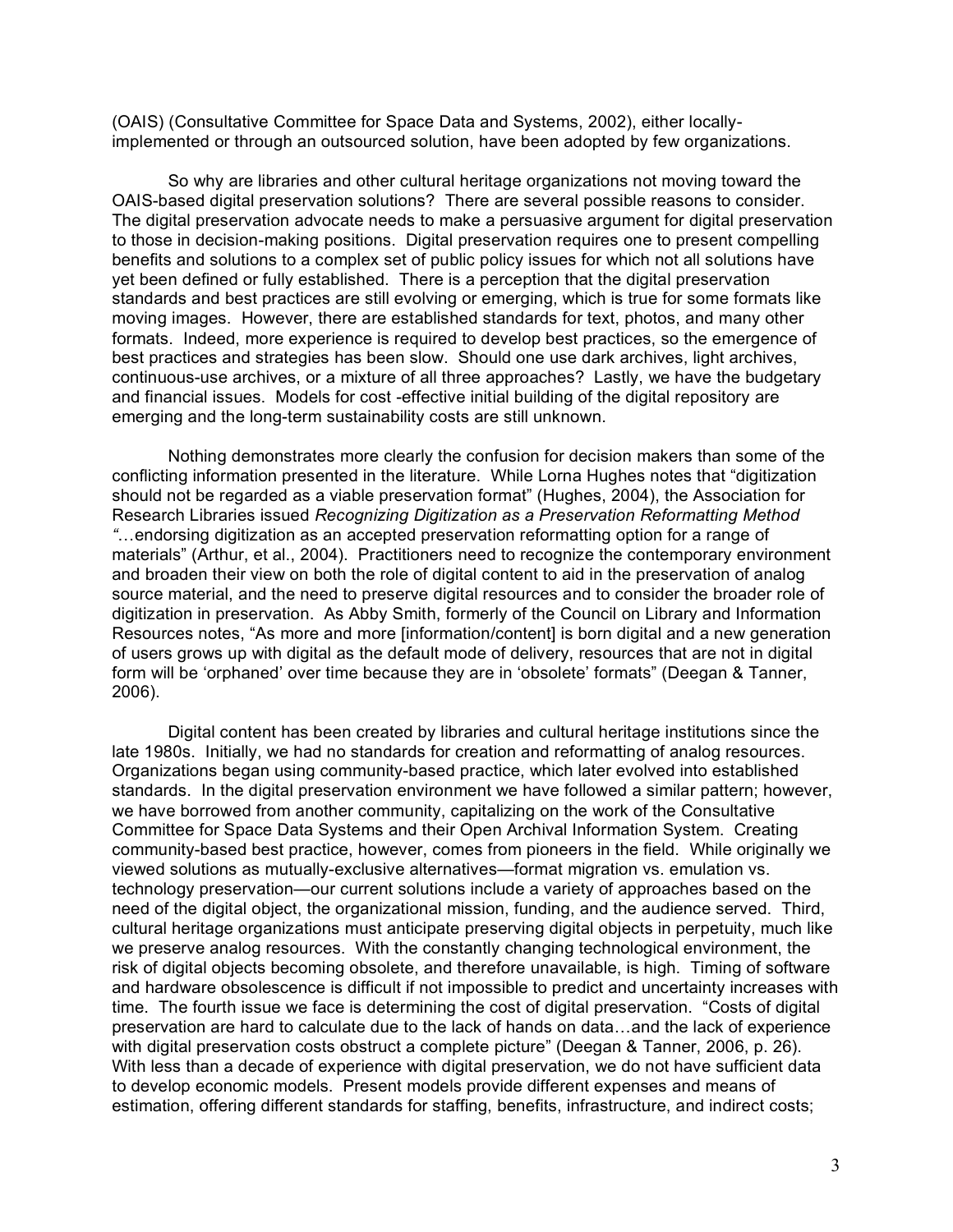some projects have also included the initial investment, while others have left it out. Some models expect return on initial investment, while others do not. The decisions on what expenses to include depend on the business model that has been adopted by the organization and what the parent organization is willing to fund (i.e., the university does not charge the library for legal or accounting services). The expenses included in the economic model will depend on whether the provider of the digital preservation solution is an academic or government entity, a not-for-profit organization, or a for-profit organization that must realize a return on the investment. A pricing strategy must determine if fees are to be charged, what those fees will be, and who will pay them.

In many instances where a university or government operates the repository, budgetary structures are not set up to allow for the breakout of the digital preservation program from the operation of the library or museum budget. Calculation of a multi-year budget, equipment depreciation, and unit costs are not something that a governmental accounting package can accommodate. Creating a mechanism for determining the unit cost to store a digital object requires significant overhead and expertise that many governmental entities, particularly libraries, museums and archives do not have. In *Lifecycle information for e-literature: a full report from the LIFE project.* McLeod, Wheatley & Ayris (2007*)* provide a cost model for determining long-term costs of digital content creation and sustainability. It should be noted that as of this publication date certain aspects of OAIS-compliant repositories were not operational, so complete cost metrics were not available. Despite this missing data, a model has been developed and one can assume that *LIFE* will be able to extend the preservation component.

All this amounts to the reality that laying the groundwork—being ready to implement digital preservation, even at a base level—has been limited to the trailblazing organizations that are willing and able to locally implement infrastructure and technology, develop their own practices, create new policies and procedures, and allocate staff in an environment of high risk, where adaptation and modification is commonplace.

### **Digital Preservation Readiness Assessment**:

One of the largest surveys of cultural heritage institutions' digital preservation readiness was done by the Cornell University Library as part of their 2003 National Endowment for the Humanities Digital Preservation Management Training Program grant. The survey was designed to assess institutional readiness to develop and maintain digital preservation programs and to prepare and encourage the workshop participants to consider their own digital preservation efforts. The Cornell survey was completed by 100 distinct institutions, of which 50% were academic, 27% government, 5.2% museum/institutes, 3.5% public libraries, and 14% other (Kenney & Buckley, 2005). Eight of the institutions were from outside the United States. The Cornell report notes that the greatest threat to digital collections is 'the obsolescence of the file formats, storage of media and hardware/software to access and use digital objects" (Kenney & Buckley, 2005). The Cornell survey reviewed a range of topics from mission and policies to staffing and standards. It asks the workshop attendees to review their digital content storage practices and responses to file format changes. At the time of the study, participants held digital objects in 9-11 formats. Storage was principally on CD/DVD (90%) and online (85%), with 75% using magnet tape. And while 50% of the attendees reported having developed policies in the digital preservation area, only slightly more than 30% reported implementation. The most common means of extending the life of digital collections was to change storage media—a solution of 50% of the respondents, with the second most common response being changes in or migration of file formats.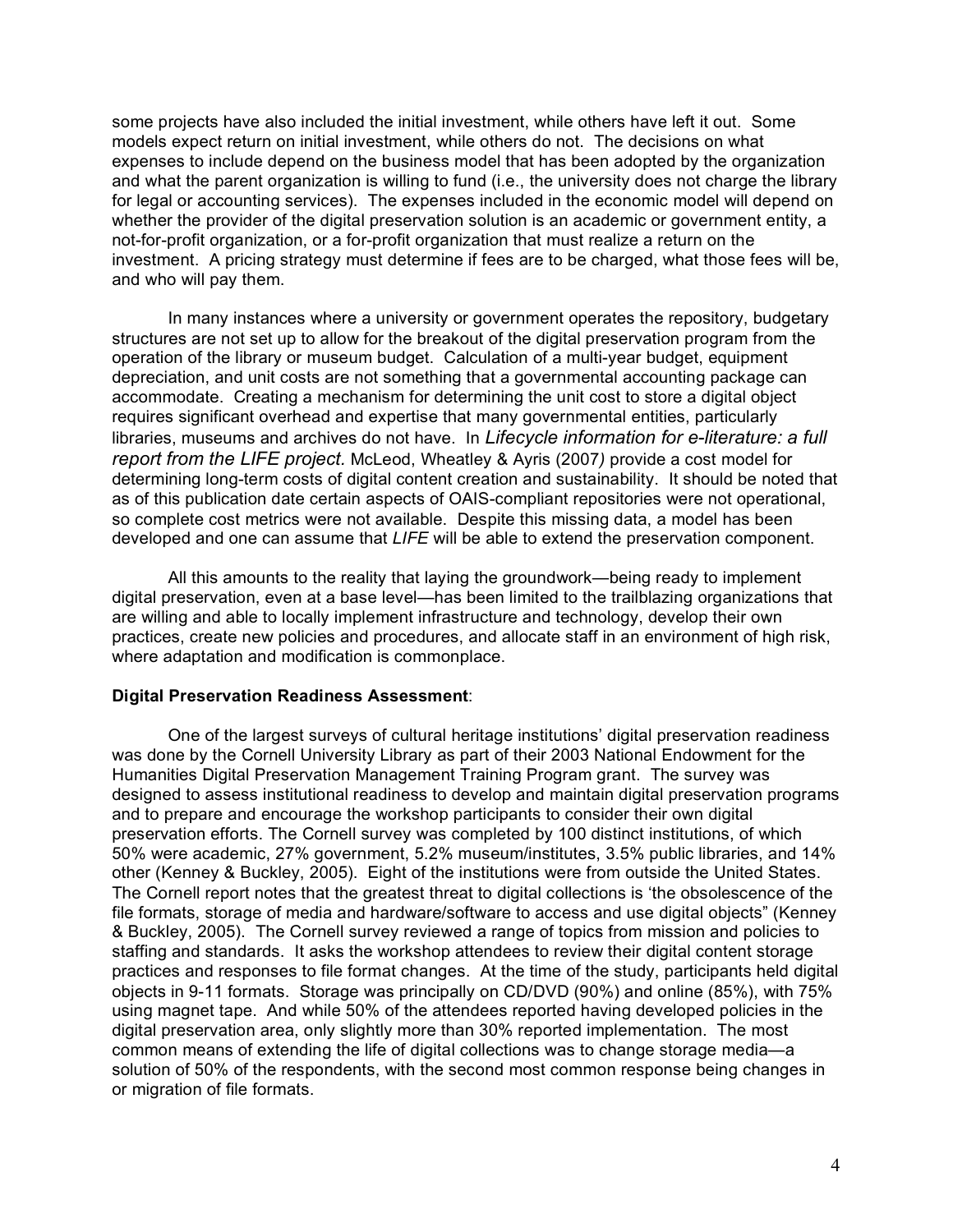The Cornell survey found that the organizations felt that in 2005 they had the organizational and technical expertise to support digital preservation. Among these institutions 59% had staff specifically charged with digital preservation responsibilities. This result is in stark contract to the Heritage Preservation's *Heritage Health Index* (2005) report, which found that only 39% of the responding institutions involved preservation officers in digital preservation activities. Funding requirements are most frequently cited as the reason for why institutions have not acted on digital preservation. Thirty-eight percent of the institutions reported that they were funding their programs with institutional funds, though "…an unsettling number of respondents did not know whether there was any ongoing support for the program" (Kenney & Buckley, 2005). This situation could either be because respondents were not aware of the importance of a budgetary approach, or because they truly did not know how they were going to solve their budgetary situation.

## **NEDCC's Digital Preservation Readiness Surveys**

In 2004, the Northeast Document Conservation Center (NEDCC) received an Institute of Museum and Library Services (IMLS) National Leadership grant to develop tools for assessing the preservation needs of digital collections, and to assist administrators in planning for the management, maintenance, and preservation of digital resources in institutions, with particular focus on small and medium size museums. The first initiative was to develop a web-based survey that would assess the current environment of digital preservation readiness. Of the respondents, 33.1% were academic libraries, 14.5% were archives, 9% were museums and 7.8% were public libraries. Twenty-four percent made up the remaining 41 responses from a range of other museums, including historic sites and museums, regional libraries, etc. The majority of the respondents came from institutions with less than 20 full-time equivalent employees (38.8%), with almost an equal number of respondents coming from organizations with 20-100 employees (25.5%) and 101-500 employees (27.9%). Thirteen responses were received from organizations with more than 500 employees. A full report of the study can be found in the February 15, 2006 RLG *DigiNews*, but highlights include:

- Of nearly 175 institutions responding, a majority lacked specific digital collection policies or staff responsible for information policy;
- In 66% of the responding institutions, no one is responsible for digital preservation activities, and;
- Almost 30% of the digital materials held in the responding institutions have been backed up one time, or not at all.

With the results of the survey in hand, NEDCC held a colloquium of digital preservation experts from the cultural heritage community on how to address these concerns and to assist institutions in developing digital preservation policies. Beginning in 2006, a series of digital preservation readiness site surveys were conducted at 11 institutions. Initially, the consultants were asked to survey a target group of small and medium size museums, however after some initial contact with this group, it was decided that the scope had to be broadened, as many small and medium size museums that were doing digitization were focusing on access with no attention to preservation. As a result, the visits included institutions ranging from academic research libraries to art and historical museums, one state library, two state historical societies, one urban public library, and in early 2007, three organizations that had implemented a longterm digital preservation solution.

The term "site survey" is most often used in the context of a traditional preservation survey, where a consultant will look at building condition, collection condition, and policies for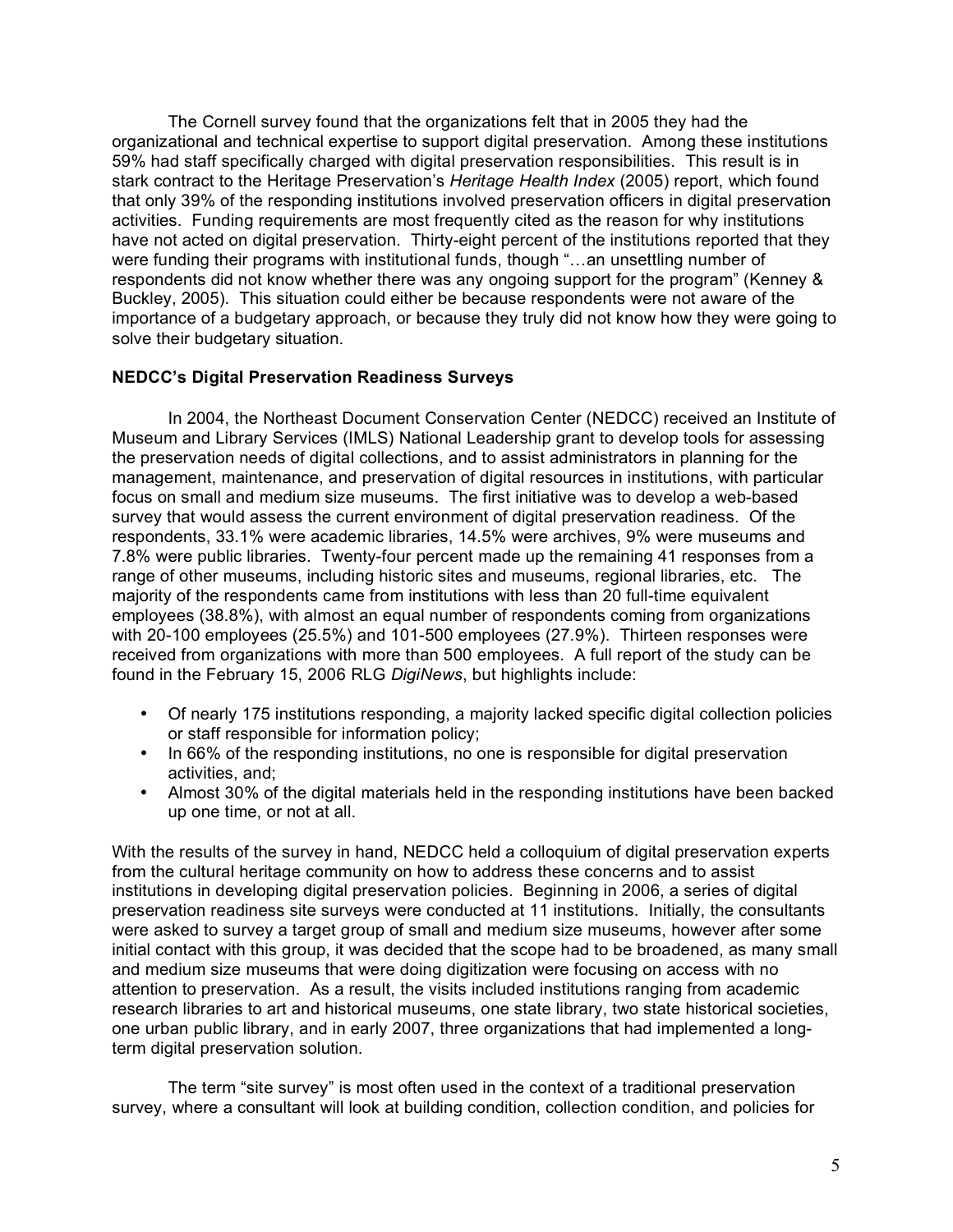preservation at an institution. Because the staffing and infrastructure of digital programs is often more complex and widespread in an institution, the digital preservation surveys looked at issues of digital collection administration and management (including budgetary and staffing issues), acquisition of digital materials and selection of materials for digitization, metadata and access issues, existing digital preservation policies and strategies, and rights management policies and practices. The surveys included a pre-visit questionnaire on policies and practices related to many of the aspects of the digital lifecycle, including digital preservation, and a day spent interviewing staff involved with the institution's digital initiative. There were two goals of the visits. The first goal was to assess the institutional capacity and infrastructure for digital preservation, with a concentration on policies. The second goal was to test the pre-site visit questionnaire with a variety of audiences.

# **Findings from the Onsite visits**

After six initial visits, the consults identified a series of trends, which included:

- The issue of digital preservation is just now coming to the forefront of discussion and action at cultural heritage institutions.
- Many of the institutions still at the "digital project" stage with one or more distinct projects that may or may not have any cross project coordination. Digital programs are still the goal of many.

In the specific area of digital preservation,

- CD and DVD are the major storage media, but institutions are planning to move to networked hard drives and servers.
- Backing-up is viewed by some institutions as a strategy for digital preservation.
- Quality control of master images is inconsistent at best.
- Written policies and documented digital preservation practices are lacking.
- Nine of the ten institutions surveyed had no disaster plan covering, or focusing on, their digital materials.
- The ability to advocate for digital preservation is challenging for many of the institutions.

As part of the IMLS grant, each site visit was contacted regarding their post-visit actions. As of December 2006, five of the institutions had been contacted. For these institutions, the consultants offered 52 recommendations. Fifty-three percent of the recommendations have been discussed, and the institutions plan to take action on 48% of the recommendations. Only two recommendations were not considered. The type of recommendations that the institutions plan to move forward on include:

- Improved documentation, particularly including digital collections in disaster or emergency preparedness, workflow processes for all aspects of digitization process, etc.
- Review digital preservation activities, including refreshing schedules and procedures.
- Review system back-up procedures, implement offsite storage.
- Review optical media utilization, including storage, retrieval and duplication.
- Incorporate preservation information into metadata.

One of the historical societies commented, "The report has been very helpful in determining future directions for digital preservation. It was also very helpful to have a comprehensive evaluation of our digital library program (beyond just the preservation issues), since digital preservation is linked to so many other aspects of a digitization program."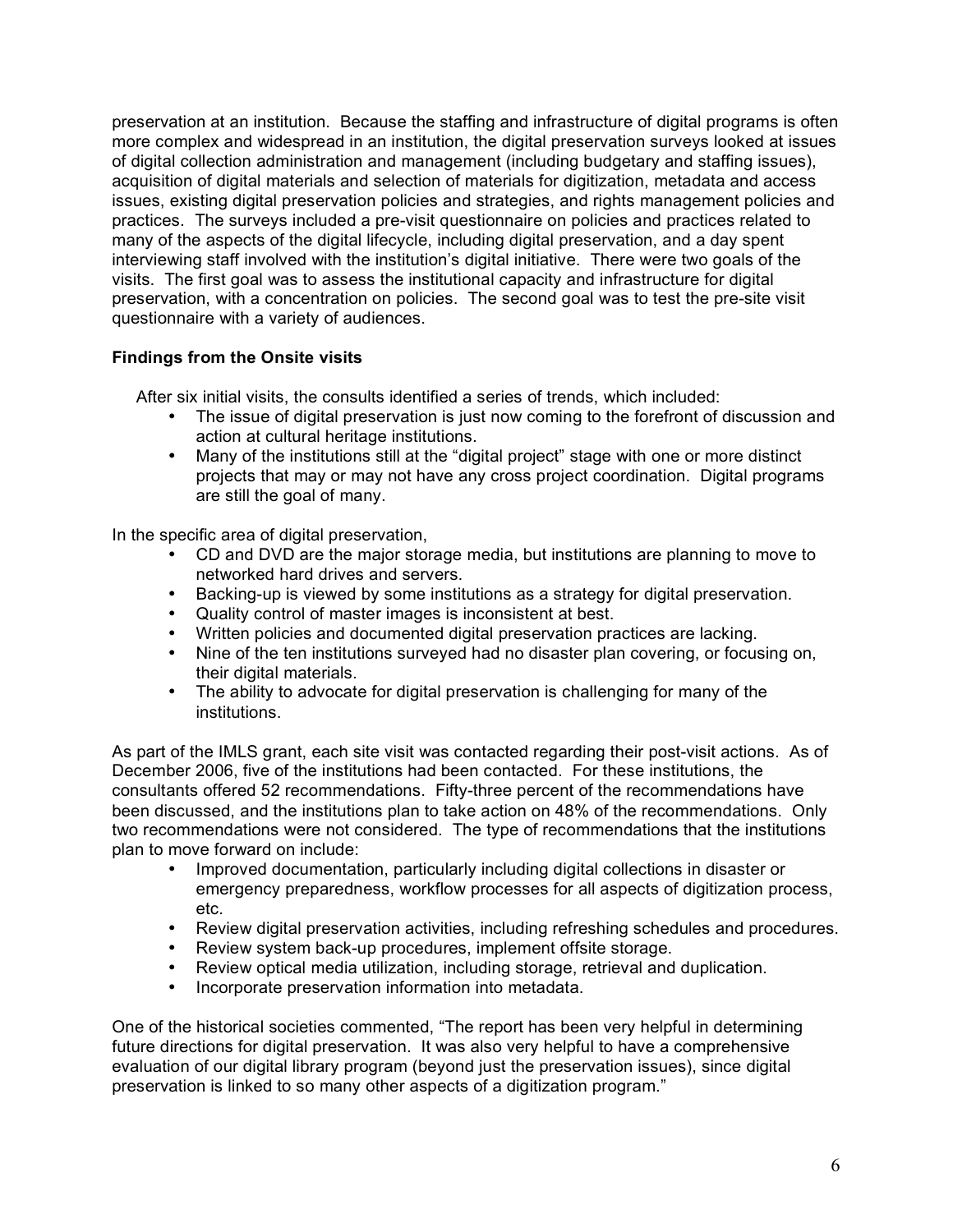## **Audit and Certification Activities**

Following the completion of the RLG/OCLC *Trusted Digital Repositories: Attributes and Responsibilities* in 2002, the National Archives and Records Administration and RLG established a task force on Digital Repository Certification to develop criteria to identify digital repositories capable of reliably storing, migrating and providing access to digital collections. *Trustworthy Repository Audit & Certification (TRAC): Criteria & Checklist* (2007) not only facilitates certification, but it can be used as a repository planning document, a guide for internal assessment, analysis of services that an institution can rely on to provide digital content, and an objective third party evaluation of repository or archiving services. "In any use, however it is important to understand that this comprehensive set of criteria has been created to measure digital repositories that have long term access and preservation responsibilities for content they hold." (*Trustworth*y *Repository Audit & Certification (TRAC)*, 2007, p. Foreword)

Since the work began in 2002, there has been significant growth the use of repositories. Today there are institutional and digital repositories, open access repositories, digital preservation repositories, and digital archives. Many of these play multiple roles, particularly when used in a collaborative environment. For example, the Colorado Alliance of Research Libraries is building a Fedora-based digital repository, which for some members will serve as an institutional repository, for some members will serve as a digital repository, and for others will serve as both. But for all it will hopefully serve as a digital preservation solution.

*TRAC* can serve as a planning and assessment tool for any of these repositories, based on the mission and goals of the repository. This assessment can be done as an internal audit or external third party audit. Some organizations will want or need to go to the next step of certification, depending on the organization's mission, goals and audience needs. With the issuance of *TRAC*, responsibility for the maintenance of the document and the certification process has been assumed by the Center for Research Libraries. As of this writing, no organizations have reached the status of a Trusted Digital Repository.

At the same time that the Center for Research Libraries was testing the *NARA/RLG Audit Checklist for Certified Trusted Repositories,* the UK's Digital Curation Center (DCC) was testing it. Unlike CRL, the DCC used an evidentiary approach, where they solicited specific evidence of activity. Six institutions, three international and three in the UK participated in their test. The DCC provided feedback based on their experience to the CRL. *TRAC* incorporates elements of this evidentiary approach.

Another parallel initiative was being developed, by the German digital content community was under the auspices of the Network of Expertise in Long Term Storage of Digital Resource. In 2004, the nestor project set up a working group on the certification of trusted digital repositories, which developed the *Catalogue of Criteria for Trusted Digital Repository Evaluation & Certification* (Dobratz, Schoger & Strathman, 2007). *The Catalogue* is designed as a guideline for planning and set up of a digital long-term preservation repository. Additionally, it can be an orientation guide for software developers, third party vendors or service providers (Dobratz, Schoger & Strathman, 2007). Unlike *TRAC*, the nestor working group specifically notes in the *Catalogue* "...that is still too early to introduce effective auditing. "For many of the abstract criteria…it is not yet possible to define standards on which an auditing process could be based" (Dobratz, Schoger & Strathman, 2007). As of late 2006, nestor had received additional funding to move to phase II, allowing it to move forward with the development of tool for the audit and certification process. nestor is based on the OAIS framework and includes the concepts of trustworthiness, integrity and authenticity, availability and usability.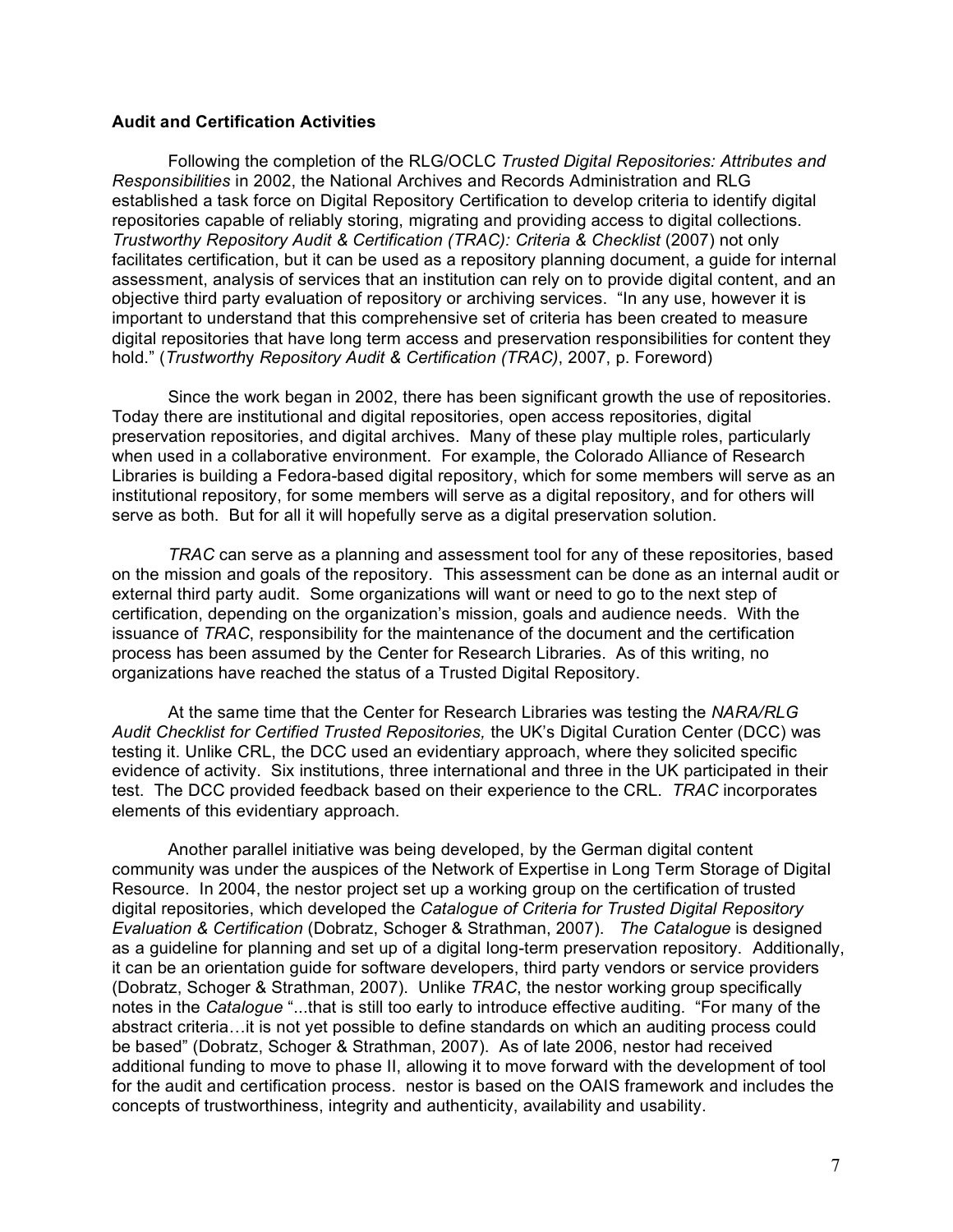### **Getting Organizations Ready—Audits and Surveys**

By necessity, the focus of digital preservation has been on the technology, what institutions can build to manage collections in the future, what standards should be developed and adopted, and how to certify organizations that will manage these collections. For commercial collections, progress is being made particularly where publishers, librarians and the repositories can work together. To manage locally-owned collections of scientific and cultural resources, many organizations are ready for the challenges and opportunities presented by digital preservation, and they now must be prepared to undertake these efforts.

The time is right to expand educational opportunities in the area of digital preservation for current and future practitioners. The educational opportunities must be available at the regional and state-based level for librarians, archivists and museum professionals who are implementing the variety of digital preservation solutions including institutional repositories, digital repositories and long-term digital preservation repositories identified in TRAC. Without the basic educational foundation in digital preservation, institutions will not be able to make maximum utilization of tools like nestor's *Catalogue,* CLR's *TRAC,* DCC's *DRAMBORA*, and LIFE Project's *Lifecycle information for e-literature*. Specialized workshops on these tools will also be required, as the organizations sponsoring these tools are not providing much guidance in their use. Workshops need to address the full range of issues beginning with mission statements and establishment of policies. Both the Cornell and NEDCC digital readiness surveys indicated that policy development is beginning, however the NEDCC onsite visits found that focus was on metadata and content creation policies. Little work has been done in incorporating digital content into collection development policies, digital preservation policies through digital preservation plans have not been developed, except in the case of one institution. Disaster planning generally guided by preservation librarians has not incorporated digital collection requirements. Preservation courses must be expanded to include digital preservation policies and disaster planning and business continuity planning for digital programs. Development and implementations of policies are indications of organizational commitment (Kenney & Buckley, 2005).

While the onsite NEDCC visits provided some insight into the reasons why policies have not yet been developed at the local level, it may actually come down to the fact that organizations just do not know where to begin. Libraries and archives frequently look to other organizations for guidance in policy development. Digital preservation is still in its infancy, and few policies are available. Institutions that have created policies need to make them available for others. The second major issue identified by both the audits and the surveys was the need for documentation. The NEDCC onsite surveys found documentation generally lacking. Organizations drive to get projects done, and documenting projects is not a high priority. In the instance where the project was a multi-institution collaborative, documentation was a priority, as the various partners needed access to the information to assure successful implementation. In those cases the documentation was web-accessible and generally more current. The most commonly available documentation related to decisions on metadata and creation of digital content, and collection development policies. Managers trusted that the information technology units or those responsible for managing the servers or CD collections would secure the digital masters. Few questioned if the processes were written down or if the practices were current. When NEDCC consultants asked for evidence of such documentation, generally none existed.

Monitoring current trends in digital preservation advances was uneven. The major research libraries were aware of such activities as the *NARA/RLG Audit Checklist for Certified Trusted Repositories*, and had reviewed the *Checklist* whether they were planning to become a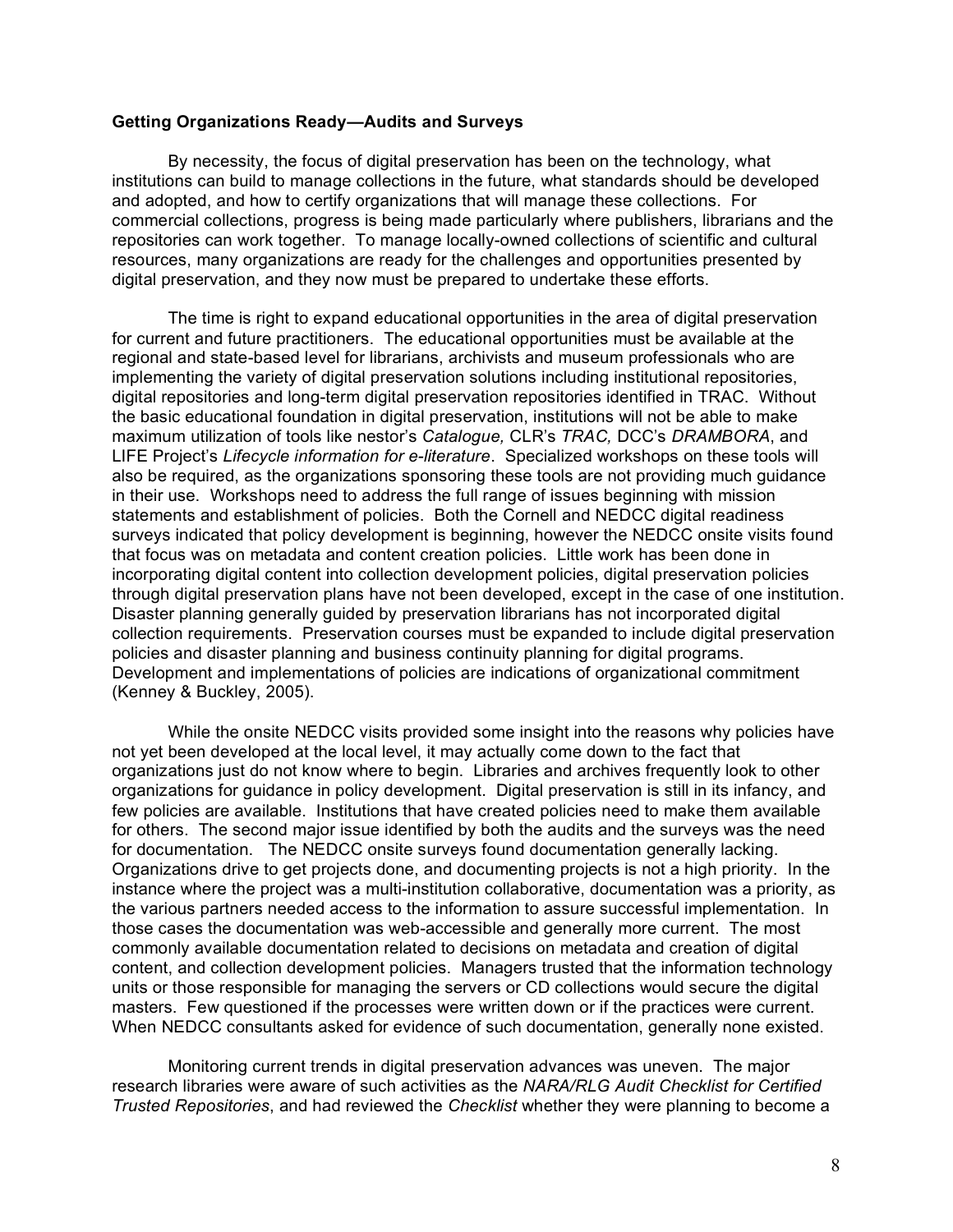trusted repository or not. Knowledge of trends in format changes, adoption and phasing out of formats, was uneven. The organizations that were implementing long-term digital preservation solutions were monitoring current trends. Those that were depending on CD/DVD technology were not even following current information on the longevity of the optical media. Understanding the technological requirements for digital initiatives generally, and digital preservation specifically, varied greatly. While the Cornell survey found that its respondents felt that they had staff who had the capacity to manage digital preservation initiatives, the NEDCC onsite surveys found few dedicated staff, and of those staff the understanding of digital preservation issues was limited. The exception was in the institutions that were locally implementing long-term digital preservation solutions. Backing-up in some cases was still thought of as digital preservation. In some cases, duplicate copies were stored in the same building, and significant periods (often greater than five years) had lapsed between refreshment of files, with both copies of the masters being used as service copies.

So maybe there is a convergence. Digital preservation is coming of age in our cultural heritage institutions. Managers are beginning to understand the need for digital preservation and recognizing that they must act. But for them to act they must have the knowledge to create policies and practices, plan and select solutions, empower staff. All of this requires education.

**Acknowledgements:** The author wishes to acknowledge the work of Tom Clareson who served as the co-assessor on many of the NEDCC onsite visits. Clareson provided valuable insight into the many aspects of the digital preservation environments that we encountered. Northeast Document Conservation Center has provided funding for the author to attend the University of North Carolina DigCCur 2007 Conference.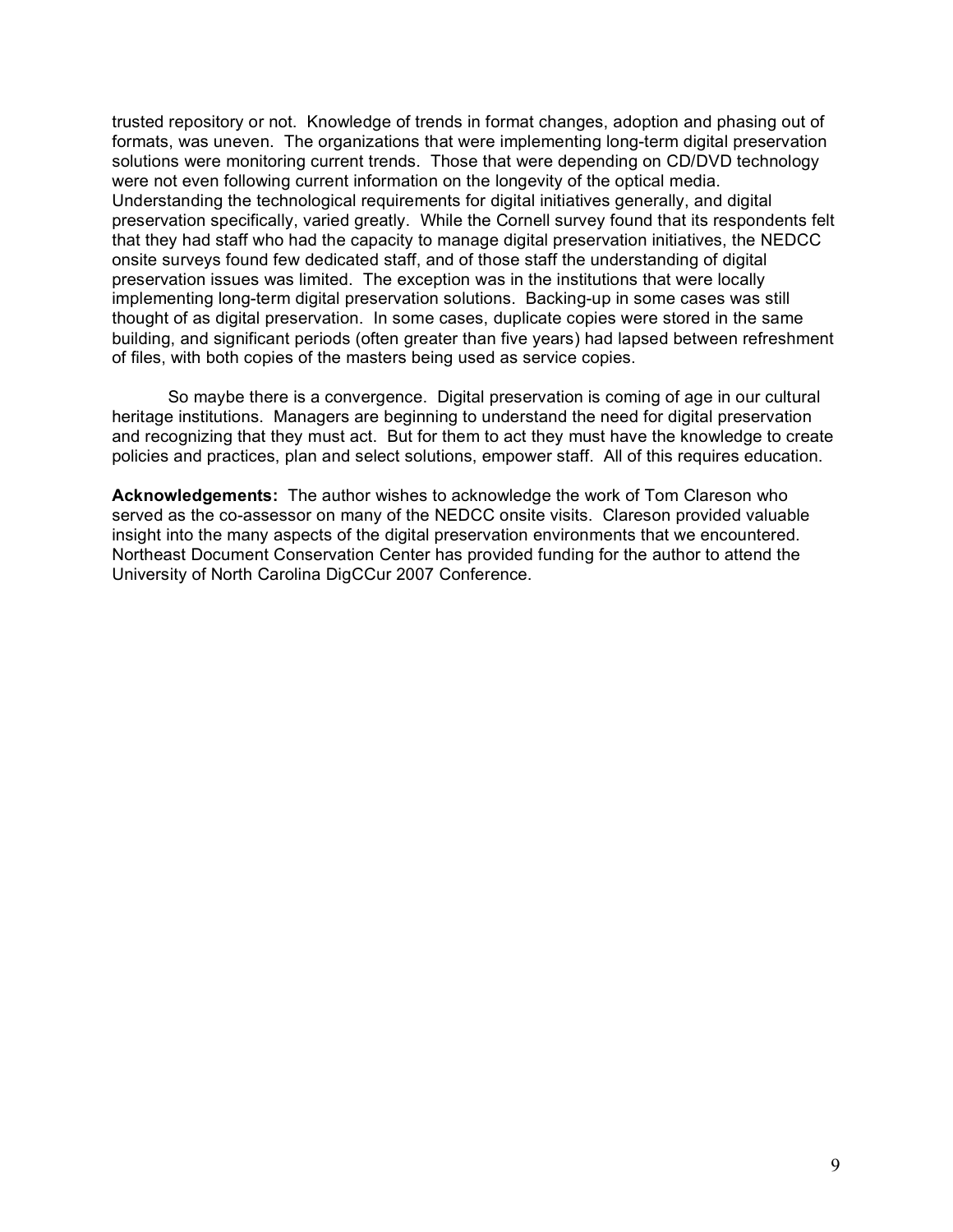### References

Arthur, K. et. al. (2004, June). *Recognizing Digitization as a Preservation Reformatting Method*. Washington, DC: Association of Research Libraries.

Clareson, T. (2006, February). NEDCC Survey and Colloquium Explore Digitization and Digital Preservation Policies and Practices. *RLG DigiNews*. 10 Retrieved February 26, 2007 from http://www.rlg.org/en/page.php?Page\_ID=20894#article1

Commission on Preservation and Access. Task Force on Archiving of Digital Information. (1996). *Preserving Digital Information*. Washington DC and Mountain View CA: Commission on Preservation and Access and the Research Libraries Group. Retrieved March 10, 2007 from http: www.rlg.or/legacy/ftpd/pub/archtf/final-report.pdf

Consultative Committee for Space Data Systems. (2002). *Reference Model for an Open Archival Information System (OAIS)*. Retrieved March 15, 2007 from http://www.ccsds.org/publications/archive/650x0b.1.pdf

Dale, R. L. (2005, October). Making Certification Real: Developing Methodology for Evaluating Repository Trustworthiness. *RLG DigiNews*. 9. Retrieved March 22, 2007 from http://www.rlg.org/en/page.php?Page\_ID=20793#article1

Deegan, M. & Tanner, S. (2006). *Digital Preservation*. London: Facet Publication.

Dobratz, S & Schoger, A. (2005, October). Digital Repository Certification: A Report from Germany. *RLG DigiNews*. 9. Retrieved March 22, 2007 from http://www.rlg.org/en/page.php?Page\_ID=20793#article1

Dobratz S., Schoger A. & Strathman, S. (2007). *The nestor Catalogue of Criteria for Trusted Digital Repository Evaluation and Certification.* Retrieved February 26, 2007. from http://www.ils.unc.edu/tibbo/JCDL2006/Dobratz-JCDLWorkshop2006.pdf

Galloway, P. (2004). Preservation of Digital Objects*. Annual Review of Information Science and Technology,* 38*.*

Hughes, L. (2004). *Digitizing Collections: Strategic Issues for the Information Age*. London: Facet Publishing.

Institute of Museum and Library Services (2007). *National Leadership Grants for Libraries and Museums: Grant Program Guidelines*. Washington, DC. Retrieved March 10, 2007 from http://www.imls.gov/applicants/grants/pdf/NLG\_2007.pdf

Kenney, A. & Buckley E. (2005, August). Developing Digital Preservation Programs: Cornell Survey of Institutional Readiness, 2003-2005. *RLG DigiNews 9.* Retrieved February 26, 2007 from *http://www.rlg.org/en/page.php?Page\_ID=20744#article0*

McLeod, R., Wheatley, P. & Ayris, P. (2007). *Lifecycle information for e-literature: a full report from the LIFE project.* London: LIFE Project*.* Retrieved March 15, 2007. from http://eprints.ucl.ac.uk/archive/00001854